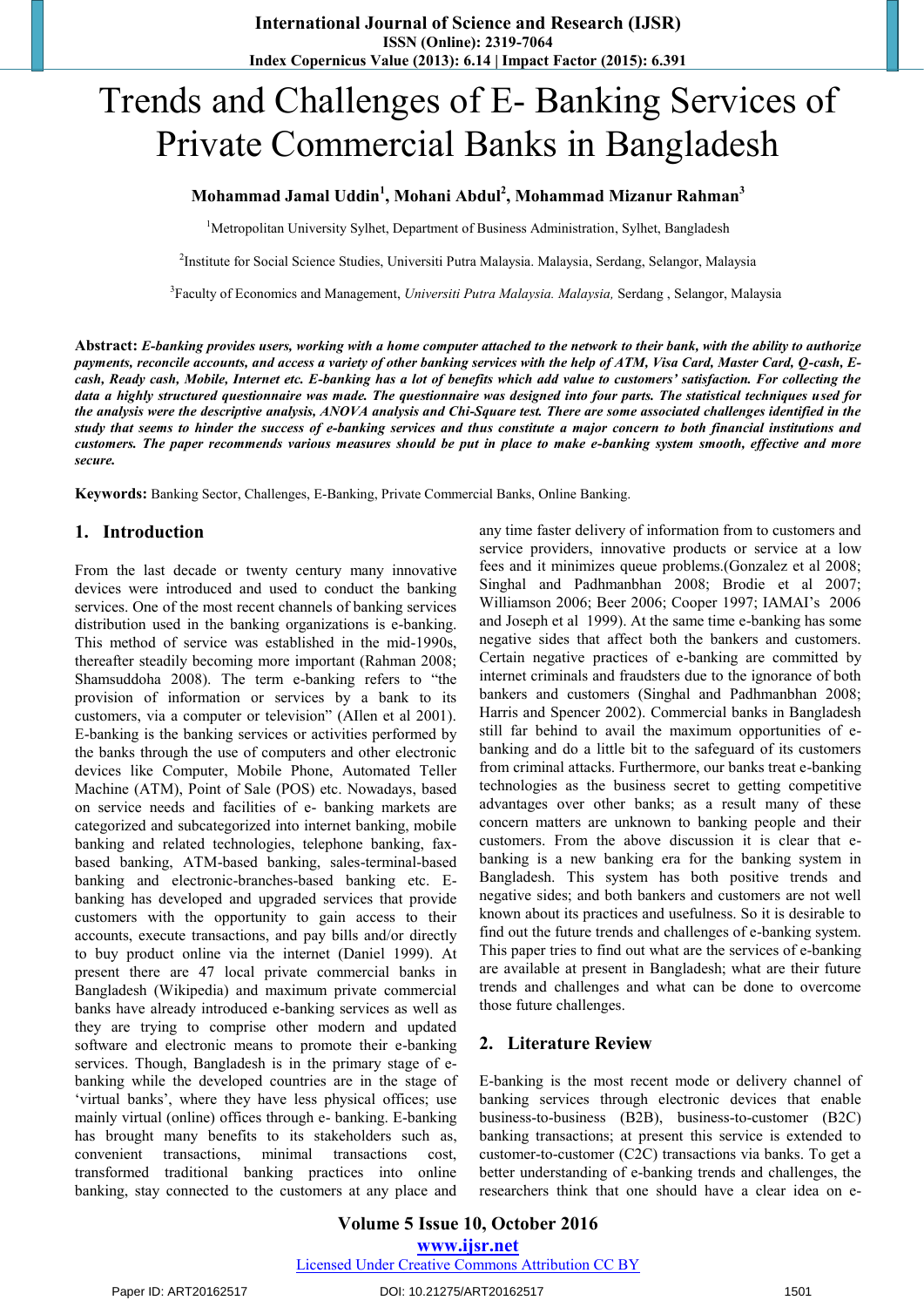#### **International Journal of Science and Research (IJSR) ISSN (Online): 2319-7064 Index Copernicus Value (2013): 6.14 | Impact Factor (2015): 6.391**

banking. The definition of e-banking varies amongst researchers partially because e-banking refers to several types of services through which a bank customer can request information and carry out most retail banking services via computer, television or mobile phone (Daniel 1999; Molls 1998; Sathye 1999). On the other hand, (Burr 1996) describes e-banking as an electronic connection between the bank and customer in order to prepare, manage and control financial transactions. (Saidul Hasan et al 2010 )said, ebanking is a form of banking where funds are transferred through an exchange of electronic signals between a financial institution, rather than an exchange of cash, cheeks or other transactions are conducted. (Hock Bee 1999) state that the terms PC banking, online negotiable instruments. In brief, ebanking is not a banking product or service; rather it explains the way banking, Internet banking, telephone banking or mobile banking refers to a number of ways in which customer can access their banks without having to be physically present at the bank branch. Therefore, e-banking covers all these ways of banking business electronically. Adaptation of electronic technology able the banks to improve customer service level and tie their customers closer to the bank result in strong and expanded customer base (Baten 2010). The application of e-banking has been proven as an effective way to reduce the costs of operation for the financial institutions and hence increase bank revenue and become more convenient for customers (Halperin 2001). E-banking has automated the traditional banking services and ensures easy maintenance of customers' money (Baten 2010). Baten also said e-banking increased comfort and twenty four hours' time saving transactions, quick cash withdrawal without Cheque and continuous access to account information; can check multiple accounts at the click of a button; better fund management; and customized bank services through personal banking, virtual banking, on line banking, home Banking, remote e-banking, and phone banking. E-banking makes banking services (transactions) easy, faster and any time. Everything has both positive and negative sides; e-banking is not an exception of the probate. E-banking in Bangladesh experience several infrastructural, institutional, and regulatory constraints such as inadequate availability of reliable and secure telecommunication infrastructure, absence of a backbone network connecting the whole country, poor ICT penetration in the banking sector, lack of skilled manpower and training facilities, absence of supportive policies, guidelines, rules and regulations relating to ctransactions and the like (Rahman 2010). Basically, there are certain negative issues (challenges) that vulnerable the ebanking practices such as internet criminals or hackers, fraudsters and identity thieves (Titu and Rahman 2013) attempt to steal customer information through various methods such as phishing and pharming; an increased concern about privacy and security of customers' information (Feinman, et al 1999; Fatima 2011) as a result of the fragility of information collected and held electronically and transferred via computer (Singhal and Padhmanbhan 2008; Harris and Spencer 2002); and quality of service delivery including both delivery speed and delivery reliability (Furst, et al 2000). Other challenges are fund transfers make it very easy for criminals to hide their transactions; there is inaccessibility to e-banking due to poor internet penetration, customer inflexibility to new technology, low educational

level, poor knowledge on computer literacy and internet services; language, cultural & logistical barriers; different legislations and information overload to customers (Williamson 2006; Singhal and Padhmanbhan 2008; Masocha et al 2011; Harris and Spencer 2002). E-banking is one of the most demanded and latest adopted technologies in the banking sector of Bangladesh (Shamsuddoha 2008) and almost 50% of the customers shifted from traditional banking to online banking system (Qureshi et. al 2008). The core reason of this shifting is perceived usefulness, security and privacy provided by e-banking. In Bangladesh, e- banking is increasing continuously (Sattar & Rahamna 2013) but still not up to the mark as compare to other developing countries like Malaysia, Thailand, and India and so on, because our customers have not enough knowledge regarding e-banking (Baten & Kamil 2010). E-banking services functionally have been available in Bangladesh since 2001 (Baten 2010; Saidul Hasan et. al 2010). As an internet based technology, ebanking is new and a quite unfamiliar to many people in Bangladesh due to different levels of experience in the internet and digital environments (Saidut Hasan et al 2010).

From the above literature reviews and other relevant research studies, it is obvious that about all researchers tried to explore the nature of e-banking, its products & features, and challenges of our country perspective. The researchers think that the trends of using e-banking products and services have yet totally uncovered and the identification of an association between trends of using e-banking products and e-banking challenges is a significant one for our banking sector. To achieve the research objectives and drawing a conclusion, the researchers have developed three hypotheses.

**H01=** Trends of e-baking services are not increasing significantly.

**H02=** Challenges in e-banking services of private commercial banks are increasing gradually.

H<sub>03</sub>= There is no association between challenges of ebanking and trends of using e-banking products or e-banking challenges do not affect the trends of e-banking.

# **3. Objectives of the Study**

The main objective of the study is to locate the application, trends and challenges of e- banking practices of the private commercial banks in Bangladesh. To emerge the main objective, the study highlights the following specific objectives:

- 1)To know about the e- banking services offered by the selected private commercial banks
- 2)To identify major components of e- banking and their applications
- 3)To assess the trends and challenges of e- banking services of commercial banks in Bangladesh.

#### **4. Methodology of the Study**

To collect primary data a research questionnaire was designed based on previous empirical literature. The questionnaire was pre-tested and redesigned through personal interviews with bank managers by undertaking the pilot study

#### **Volume 5 Issue 10, October 2016**

**www.ijsr.net**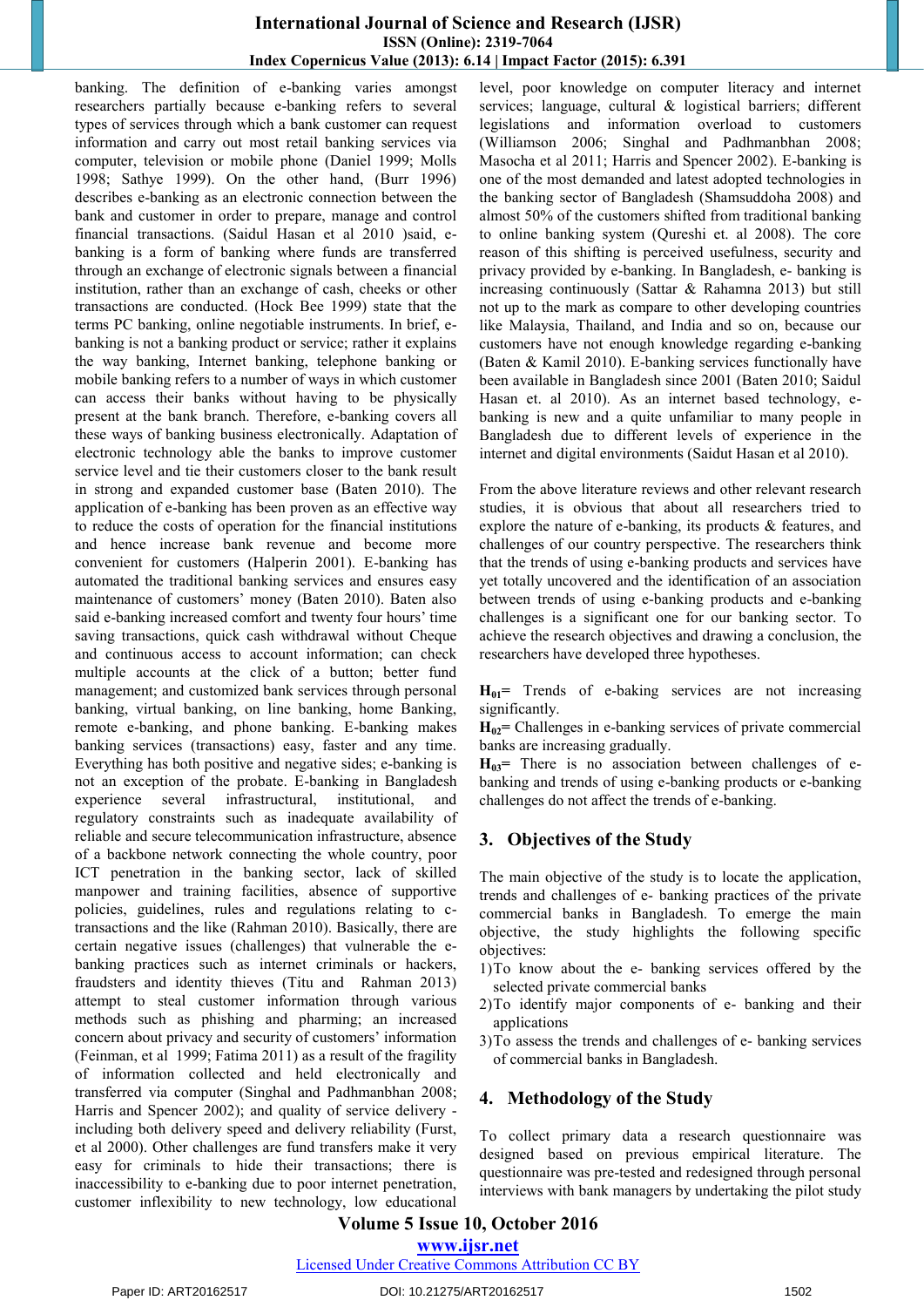#### **International Journal of Science and Research (IJSR) ISSN (Online): 2319-7064 Index Copernicus Value (2013): 6.14 | Impact Factor (2015): 6.391**

work (Aaker et al, 2001).There are 47 local private commercial banks operating in Bangladesh (Mizan et al., 2013). The researchers cover 15 banks located in Sylhet division. In this research sample size was 75 and each respondent was selected on a random basis but in some cases snowball sampling method also used to get a more reliable response. From each bank, five respondents were selected wherein the researchers tried to get three males and two females. There are some banks which have no female employees as a result the researchers could not fulfill the quota. All data collection procedures were designed to ensure the secrecy.The secondary data were collected from various sources such as online journals, conference papers, working papers, different publications of Bangladesh bank and Bangladesh Institute of Bank Management (BIBM), information from the internet and other relevant publications.

# **5. Empirical Analysis and Results**

|                     | <b>r apier.</b> Kespondents Demographic information |           |            |
|---------------------|-----------------------------------------------------|-----------|------------|
| Variable            | Category                                            | Frequency | Percentage |
|                     | Male                                                | 53        | 70.66      |
| Gender              | Female                                              | 22        | 29.34      |
|                     | Others                                              | 00        | 00.00      |
|                     | $22 - 30$ years                                     | 44        | 58.67      |
| Age                 | $30-40$ years                                       | 26        | 34.66      |
|                     | $40 - 50$ years                                     | 05        | 06.67      |
|                     | 50- Above years                                     | 00        | 00.00      |
|                     | Married                                             | 43        | 57.33      |
| Marital Status      | Unmarried                                           | 32        | 42.67      |
|                     | Graduate                                            | 13        | 17.33      |
| Level of            | Post Graduate                                       | 61        | 81.33      |
| Education           | <b>Banking Diploma</b>                              | 01        | 01.34      |
|                     | Officer                                             | 44        | 58.67      |
| <b>Job Position</b> | Senior officer                                      | 28        | 37.33      |
|                     | Manager                                             | 03        | 04.00      |
|                     | <b>AVP/VP</b>                                       | 00        | 00.00      |

**Table1:** Respondents Demographic Information

**Source:** Compiled by Authors on the basis of field Survey

In terms of demographic findings, (70.66%) of respondents were males, and the remaining (29.34%) were females. In terms of the age group of respondents, it is interested to note that (58.67%) of them are 22-30 years, whereas (34.66%) fell into the (30-40) years age group, whereas (06.67%) fell into the(40-50) years age group, As for the educational levels of those customers, the majority (81.33%) were post graduate holders, and only (1.34.1%) have banking diploma degree. Most of the data were collected from the officer (58.67%) and senior officer (37.33%).

**Table 2:** Services of e-banking

|                |                                  | 70  |    |         |
|----------------|----------------------------------|-----|----|---------|
| N <sub>o</sub> | Products                         | Yes | No | Percent |
|                | Debit Card                       | 75  | 0  | 100.0   |
| $\overline{2}$ | <b>ATM</b>                       | 75  | 0  | 100.0   |
| 3              | Credit Card                      | 66  | 9  | 88.0    |
| $\overline{4}$ | Mobile Banking                   | 65  | 10 | 86.7    |
| 5              | <b>Automated Clearing House</b>  | 68  | 7  | 90.7    |
| 6              | <b>Traveler Cheques</b>          | 23  | 52 | 30.7    |
| $\tau$         | Wire Transfer/Telephone Transfer | 40  | 35 | 53.3    |
| 8              | Internet Banking                 | 61  | 14 | 81.3    |
| 9              | <b>SWIFT</b>                     | 58  | 17 | 77.3    |
| 10             | Easy Pay Machine                 | 20  | 55 | 26.7    |
|                | Chip Card                        | 10  | 65 | 13.3    |

|    | Smart Card                         | 19 |    | 25.3 |
|----|------------------------------------|----|----|------|
|    | Creditor Automated Payments System |    |    |      |
|    | (CAPS)                             |    | 54 | 28.0 |
| 14 | Electronic Fund Transfer           | 69 |    | 92.0 |
| 15 | Any Branch Banking/Online Banking  | 74 |    | 98.7 |
|    | .                                  |    |    |      |

**Source:** Compiled by Authors on the basis of field Survey.

From the above table(02), Debit card, Credit Card and online branch banking are highly usable e-banking products in Bangladesh, so the concerned authority of banks should give utmost care to minimize threats or challenges of these three products. Beside this, bank authority or Bangladesh bank should raise awareness and knowledge among bank customers regarding the products that are still less usable

|  |  | Table 3: Trends of e- banking products and services |
|--|--|-----------------------------------------------------|
|  |  |                                                     |

| ${\rm SN}$ | Trends of e- banking products and                         | Mean | <b>SD</b> | Rank |
|------------|-----------------------------------------------------------|------|-----------|------|
|            | services                                                  |      |           |      |
| 1.         | Cash Withdrawal from ATM                                  | 3.92 | 1.14      | 6    |
| 2.         | Use of SWIFT                                              | 4.64 | 0.58      |      |
| 3.         | Facilities of O-Cash                                      | 3.71 | 1.27      | 7    |
| 4.         | Use of Electronic Fund Transfer                           | 4.45 | 0.84      | 4    |
| 5.         | Use of Mobile Banking                                     | 4.05 | 1.06      | 5    |
| 6.         | Use Internet Banking                                      | 3.76 | 1.39      | 9    |
| 7.         | Use of online banking                                     | 4.65 | 0.63      | 3    |
| 8.         | Debit Card operation                                      | 4.71 | 0.49      | 2    |
| 9.         | Use of traveler Cheques                                   | 2.72 | 1.37      | 8    |
| 10.        | Credit Card operation                                     | 3.80 | 1.37      | 8    |
|            | $\sim$ $\sim$ 11 $\mu$ $\mu$ $\sim$ 11 $\sim$ 0.000 $\mu$ |      |           |      |

**Source: Compiled by Authors on the basis of field Survey**

In today"s challenging banking industry, it is very essential to measure the trend of e-banking services provided by Bangladeshi commercial banks because this technology in our country is a new one and people are not well familiar with it. To measure the trends, the researchers designed the above table on the basis respondents' opinion and ranked the trends in terms of coefficient of variance. The table depicts that in terms of mean score Debit Card operations service occupies the 1st rank with mean of 4.71 followed by use of online banking services 4.65 and Cash Withdrawal from ATM smoothly 4.64, Use of Electronic Fund Transfer 4.45, Use of Mobile Banking 4.05, Use of SWIFT 3.92, Credit Card operation 3.80, Use Internet Banking\* 3.76, Inquire Exchange Rate with 3.48, Bill payment with 3.46, Corporate Banking with 3.36 and Fixed Use of traveler Cheques 2.72.

Ho<sub>1</sub>: Trends of e-baking service are not increasing significantly.

**Table 4:** ANOVA Analysis

| <b>ANOVA</b>        |        |     |       |       |          |
|---------------------|--------|-----|-------|-------|----------|
| Source of Variation | SS     | a   | МS    | F     | P-value  |
| Rows                | 264.41 | 74  | 3.57  | 3.90  | 2.52E-21 |
| Columns             | 251.66 | 9   | 27.96 | 30.54 | 8.63E-45 |
| Error               | 609.63 | 666 | 0.915 |       |          |
| Total               | 1125.7 |     |       |       |          |

**Source:** Calculated data by using Microsoft Office Excel 2003

The above table provides, the calculated value of  $F=3.90$  is greater than the table value of F=1.306859 that indicates the null hypothesis is rejected. Thus, we can conclude that at 5% level of significant, the trend of using e-banking

# **Volume 5 Issue 10, October 2016**

**www.ijsr.net**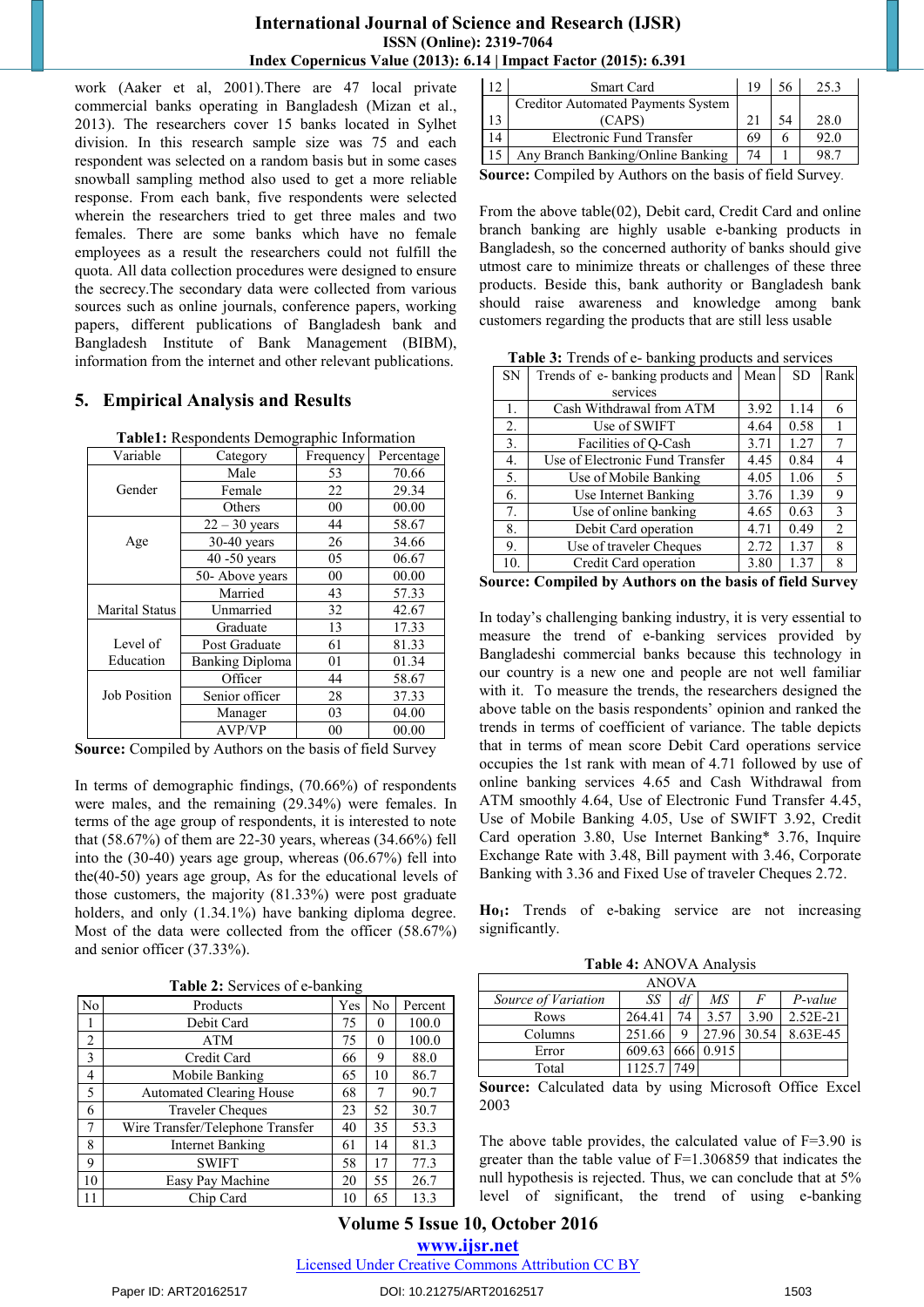products/services by customers is increasing and statistically significant.

#### **Trends of e-banking products in Bangladesh:**

Table 03, gives a picture of e-banking trends of private commercial banks in Bangladesh which is gradually increasing over the period. The recent trends of e-banking products and services are given below according to their importance to the customers.

- 1) Most of the customers of private commercial banks depend on Debit and Credit Card operations, and the number of Debit and Credit Card users is increasing day by day.
- 2) There is a huge trend to use the electronic fund transfer.
- 3) The customers of private commercial banks can withdraw their cash from ATM smoothly and effectively, and its growing trend is mentionable.
- 4) The use of any branch banking has dramatically increased recent years.
- 5) In both developing and developed countries, the internet is growing rapidly as a strong and popular medium of communication (Azam 2007). OECD (2001) indicated that there is a strong positive correlation between Internet usage and e-banking usage. The researchers' survey table also indicates the use of internet banking is increasing day by day.

| <b>SN</b><br>Mean<br><b>Standard</b><br>1.<br>Slow response of internet connection<br>1.09<br>3.64<br>2.<br>Internet connection break down<br>3.61<br>0.88<br>3.<br>3.36<br>Lack of IT resources/infrastructures<br>1.26<br>4.<br>3.75<br>1.01<br>Availability of power backup<br>5.<br>4.04<br>Poor customer's knowledge on IT & E-<br>0.96<br>Banking<br>Employee's insufficient IT knowledge<br>2.91<br>6.<br>1.09<br>7.<br>Software trouble<br>3.24<br>1.08<br>8.<br>2.88<br>1.14<br>E-banking service charge<br>9.<br>Hidden cost in e-banking<br>1.13<br>2.60<br>10.<br>3.01<br>1.07<br>Security breach<br>Insufficient IT support from Central Bank<br>2.96<br>1.17<br>11 | $\mathbf{r}$ and $\mathbf{v}$ , enanthly $\mathbf{v}$ or $\mathbf{v}$ exhibiting |           |
|----------------------------------------------------------------------------------------------------------------------------------------------------------------------------------------------------------------------------------------------------------------------------------------------------------------------------------------------------------------------------------------------------------------------------------------------------------------------------------------------------------------------------------------------------------------------------------------------------------------------------------------------------------------------------------|----------------------------------------------------------------------------------|-----------|
|                                                                                                                                                                                                                                                                                                                                                                                                                                                                                                                                                                                                                                                                                  | Challenges of e-banking services                                                 |           |
|                                                                                                                                                                                                                                                                                                                                                                                                                                                                                                                                                                                                                                                                                  |                                                                                  | Deviation |
|                                                                                                                                                                                                                                                                                                                                                                                                                                                                                                                                                                                                                                                                                  |                                                                                  |           |
|                                                                                                                                                                                                                                                                                                                                                                                                                                                                                                                                                                                                                                                                                  |                                                                                  |           |
|                                                                                                                                                                                                                                                                                                                                                                                                                                                                                                                                                                                                                                                                                  |                                                                                  |           |
|                                                                                                                                                                                                                                                                                                                                                                                                                                                                                                                                                                                                                                                                                  |                                                                                  |           |
|                                                                                                                                                                                                                                                                                                                                                                                                                                                                                                                                                                                                                                                                                  |                                                                                  |           |
|                                                                                                                                                                                                                                                                                                                                                                                                                                                                                                                                                                                                                                                                                  |                                                                                  |           |
|                                                                                                                                                                                                                                                                                                                                                                                                                                                                                                                                                                                                                                                                                  |                                                                                  |           |
|                                                                                                                                                                                                                                                                                                                                                                                                                                                                                                                                                                                                                                                                                  |                                                                                  |           |
|                                                                                                                                                                                                                                                                                                                                                                                                                                                                                                                                                                                                                                                                                  |                                                                                  |           |
|                                                                                                                                                                                                                                                                                                                                                                                                                                                                                                                                                                                                                                                                                  |                                                                                  |           |
|                                                                                                                                                                                                                                                                                                                                                                                                                                                                                                                                                                                                                                                                                  |                                                                                  |           |
|                                                                                                                                                                                                                                                                                                                                                                                                                                                                                                                                                                                                                                                                                  |                                                                                  |           |
| 12<br>Problems from cash counting machine<br>1.14<br>2.68                                                                                                                                                                                                                                                                                                                                                                                                                                                                                                                                                                                                                        |                                                                                  |           |
| Lost/theft of electronic card<br>13<br>2.88<br>1.09                                                                                                                                                                                                                                                                                                                                                                                                                                                                                                                                                                                                                              |                                                                                  |           |
| 14<br>Delay of issuing electronic card<br>2.71<br>0.96                                                                                                                                                                                                                                                                                                                                                                                                                                                                                                                                                                                                                           |                                                                                  |           |
| 15<br>Credit Card payment difficulty<br>2.56<br>0.96                                                                                                                                                                                                                                                                                                                                                                                                                                                                                                                                                                                                                             |                                                                                  |           |

Table 5: Challenges of e-banking services

Source: Compiled by Authors on the basis of field Survey

Banks especially private commercial banks are working hard to provide better services to their customers through ebanking. However, there are some challenges (as mentioned in literature review) which make the e-banking ineffective sometimes. To find the present challenges associated with ebanking services provided by the selected banks, the researchers have placed a high structures questionnaire containing fifteen challenges before the respondents in order to mention their opinions concerning challenges in the ebanking services. The above table shows these fifteen challenges associated with e-banking system in private commercial banks in Bangladesh. Among these challenges, most of the respondents believe that Poor customer's knowledge on IT  $&$  e-banking (4.04) is one of the most important challenges for e- banking operating in Bangladesh.

Historically we know that, electricity in Bangladesh is a big problem; for smooth and uninterrupted online banking and ebanking services banks must need available power backup. But unfortunately the mean sore of available power backup shows it is a mentionable challenge (3.75) for e-banking in Bangladesh. For smooth e-banking services continual and fast internet connection is essential but the above table indicates it as a challenging (3.64, 3.61) issue for e-banking services. Software trouble and Lack of IT resources/ infrastructures are also considerable challenges according to the mean score of the above table. Updated software and ensuring the security are the preconditions to run the ebanking activities smoothly and effectively.

**Ho2:** The challenges in e-banking services of private commercial banks are increasing gradually.

**Table 6:** ANOVA Analysis

| Source of Variation | SS     | df  | МS         |       | P-value  |
|---------------------|--------|-----|------------|-------|----------|
| Rows                | 493.1  | 74  | 6.66       | 8.801 | 1.35E-68 |
| Columns             | 222.8  | 14  | 15.9       |       | 1.92E-47 |
| Error               | 784.3  |     | 1036 0.757 |       |          |
| Total               | 1500.3 | 124 |            |       |          |

**Source:** Calculated data by using Microsoft Office Excel 2003

The above table provides, the calculated value of  $F=8.801$  is greater than the table value of F=1.299 that indicates the null hypothesis is rejected. Thus, we can say, at 5% level of significant, the challenges in e-banking services of private commercial banks are not increasing gradually.

#### **The challenges for e- banking system in Bangladesh:**

- 1) Slow response of internet connection and sometimes internet connection break down which make interrupt the e-banking system.
- 2) Lack of IT resources and insufficient IT support from Central Bank are considerable challenges of e-banking system of private commercial banks in Bangladesh.
- 3) The standardization of software's to run the e-banking system is not satisfactory.
- 4) The security breach is another challenge that private commercial banks are facing. As a result personal and financial information are suffering from confidentiality
- 5) Employees" have insufficient IT knowledge in some cases for conducting the e-banking system more effectively.
- 6) E-banking service charge and hidden costs reduce its acceptability.

#### **Hypothesis No.03**

 $H_{03}$ = There is no association between challenges of ebanking and trends of using e-banking products or e-banking challenges do not affect the trends of e-banking.

# **Volume 5 Issue 10, October 2016**

**www.ijsr.net**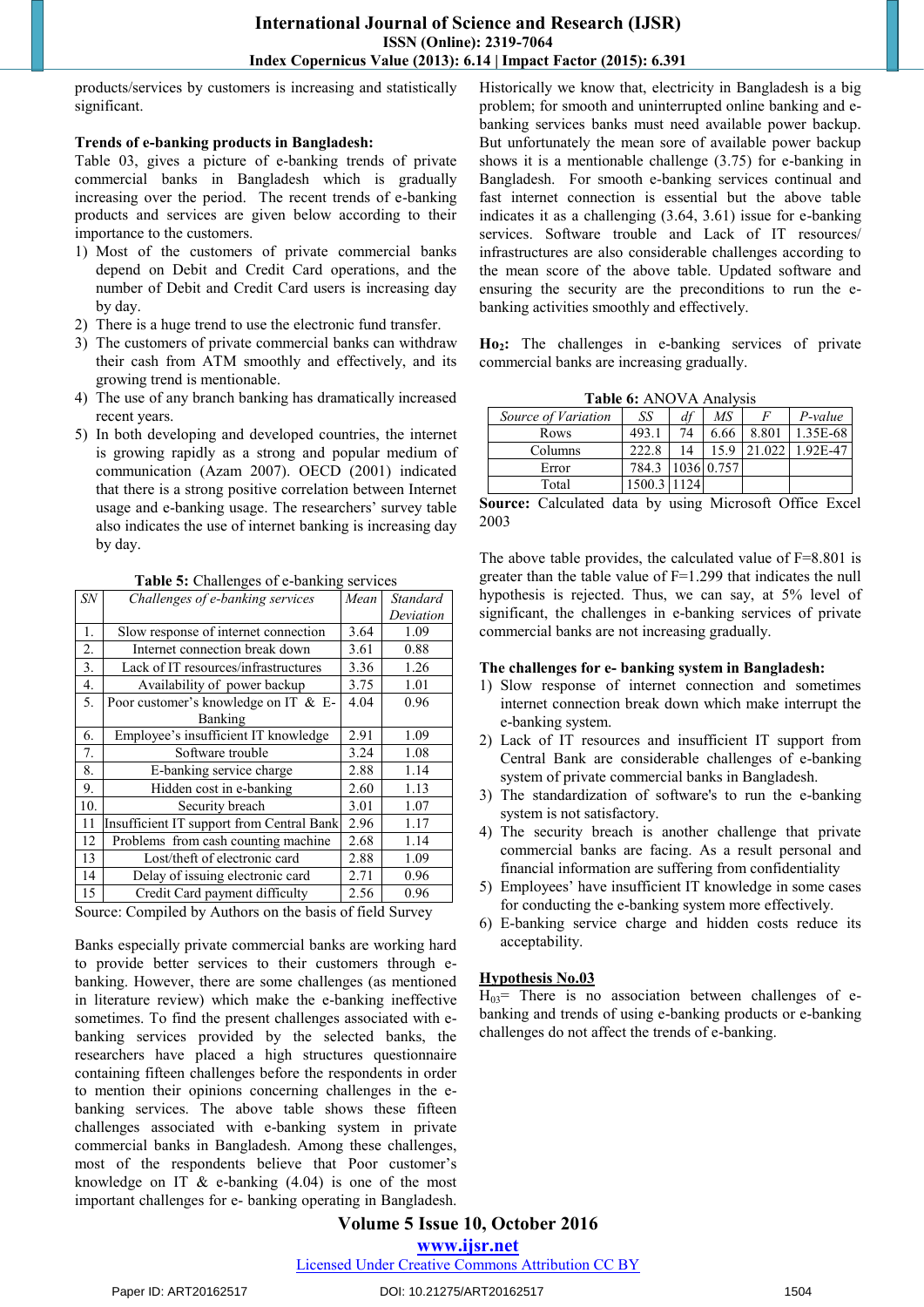#### **International Journal of Science and Research (IJSR) ISSN (Online): 2319-7064 Index Copernicus Value (2013): 6.14 | Impact Factor (2015): 6.391**

| Table 7. Chi-Budare Calculation |                                      |          |           |             |  |  |  |
|---------------------------------|--------------------------------------|----------|-----------|-------------|--|--|--|
| (0)                             | (E)                                  | $(O-E)$  | $(O-E)^2$ | $(O-E)^2/E$ |  |  |  |
| 354                             | 189.2                                | 164.8    | 27159.04  | 143.5467    |  |  |  |
| 235                             | 244.8                                | $-9.8$   | 96.04     | 0.3923      |  |  |  |
| 62                              | 122.4                                | $-60.4$  | 3648.16   | 29.8052     |  |  |  |
| 36                              | 131.2                                | $-95.2$  | 9063.04   | 69.0780     |  |  |  |
| 63                              | 62.4                                 | 0.6      | 0.36      | 0.0058      |  |  |  |
| 119                             | 283.8                                | $-164.8$ | 27159.04  | 95.6978     |  |  |  |
| 377                             | 367.2                                | 9.8      | 96.04     | 0.2615      |  |  |  |
| 244                             | 183.6                                | 60.4     | 3648.16   | 19.8702     |  |  |  |
| 292                             | 196.8                                | 95.2     | 9063.04   | 46.0520     |  |  |  |
| 93                              | 93.6                                 | $-0.6$   | 0.36      | 0.0038      |  |  |  |
|                                 | $\chi$ 2 = $\sum$ (O-E)2 /E = 404.71 |          |           |             |  |  |  |

**Table 7: Chi-Square Calculation** 

**Source:** Compiled by responses of trends and challenges (Using Excel-2003)

In the hypothesis the df,  $v = \{(r-1)(c-1)\} = \{(2-1)(5-1)\} = 4$ , at 5% level of significance the table value of  $χ$ 2 is 9.49 and the calculated value is 404.71. So the researchers are in a position to reject the null hypothesis thus concluding that the prevailing challenges of e-banking have a significant effect on the use (trends) of e-banking products and services.

# **6. Limitations, Further Research and Implementation**

Firstly, data was collected only in Sylhet city because of the short time span of research. Therefore, a significant number of respondents were disregarded whose thinking could have been imperative for the study. Secondly, it was time consuming and was difficult to find out spontaneous respondents for the questionnaires. Thirdly, the respondents of the same banks in the sample have given contradictory answers some specific questions. And finally, there was limited availability of secondary data on this topic that restricted the researchers to explore their further thinking. Ebanking technology is a new concept and changing its feature over the time, so everything of this technology need research for further improvement and better utilization. The data and information generated in this study and its findings may be helpful to the researchers, academicians, bankers and policy makers. As earlier it is mentioned, the area of this research covers only Sylhet division and covers only trends & challenges, so in future any interested researcher or academician can do further study in same or other divisions of the country.

# **7. Conclusion and Recommendations**

E-banking in Bangladesh is comparatively newer than other developing countries like India, Malaysia and Thailand. Bangladeshi private commercial banks provide all types of ebanking services among them most of the usable ones are ATM machine, Debit Cardand any branch banking (online branch banking). The technological supports to e-banking in Bangladesh is not built up at satisfactory level, and hence the private commercial banks in Bangladesh have been facing a number of challenges such as insufficient technological knowledge of both bank people and customers, absence of centralized country wide data based system, high establishment cost of technology driven banking system,

absence of integrated e-banking service plan among banks, different software for different banks (no standardization in the use of software), legal bindings and inappropriate policy frameworks. But the good thing is that the challenges are not rising at the same time the trend of using e-banking products is raising and almost all the services of e-banking are used by our customers in varying degree. Since, the challenges significantly affect the use of e-banking, so therefore, it can be concluded that in order to gain maximum advantages from e-banking system there is an urgent need to minimize those challenges as much as possible and take necessary steps to familiar the e-banking to existing and potential customers. On the basis of above findings and analysis the researchers try to suggest some important recommendations to the authority of private commercial banks in Bangladesh which are as follows.

- 1) The private commercial banks may provide few incentives like as minimum service charge for these who are using e- banking products and services
- 2) In order to detect and minimize the security risk the banks can take some security counter measures.
- 3) The bank authority should build up strong and effective ICT department and provide training to the employees about the basic ICT related matters.
- 4) The software relating to e-banking products and services should be regularly updated and reviewed.
- 5) The bank authority should ensure available power backup as well as uninterrupted and high speedy internet connection.
- 6) The e-banking products should be made cheap and attractive for the mass customers.

#### **References**

- [1] Aaker, D., V. Kumar, and G. Day, "Marketing research" 800 p. 7th ed., John Wiley and Sons, New York, USA, 2003.
- [2] Baten and Kamil , "E-Banking of Economic Prospects in Bangladesh", Journal of Internet Banking and Commerce, 15 (2), 2010.
- [3] Beer, Stan, "Customers Preference on Internet Banking", 2006.
- [4] Brodie, R. J; H Winklhofer; N. E Coviello and W.J Johnston, "Is e–marketing coming of age? An Examination of the Penetration of e–marketing and Firm Performance", Journal of Interactive Marketing, *21*, 2 – 21, 2007.
- [5] Burr W Wie "information technik die bank organization verändern könnte" , Bank Mark. 11: 28–31, 1996.
- [6] Cooper, R. G,"Examining some myths about new product winners in Katz, R. (Eds)", The Human Side of Managing Technological Innovation. Retrieved from [www.ebsco.com,](http://www.ebsco.com/) Oxford. 550 – 60, 1997.
- [7] Daniel E, "Provision of e-banking in the UK and the Republic of Ireland" Int. J. Bank Mark. 17(2): 72–82, 1999.
- [8] Fatima A, "E-banking security issues Is there a solution in biometrics"? Journal of Internet Banking and Commerce, 16 (2), 2011.
- [9] Feinman, et al, Security Basics: A Whitepaper. (http:/ /www .pwc.com), 1999.

#### **Volume 5 Issue 10, October 2016**

**www.ijsr.net**